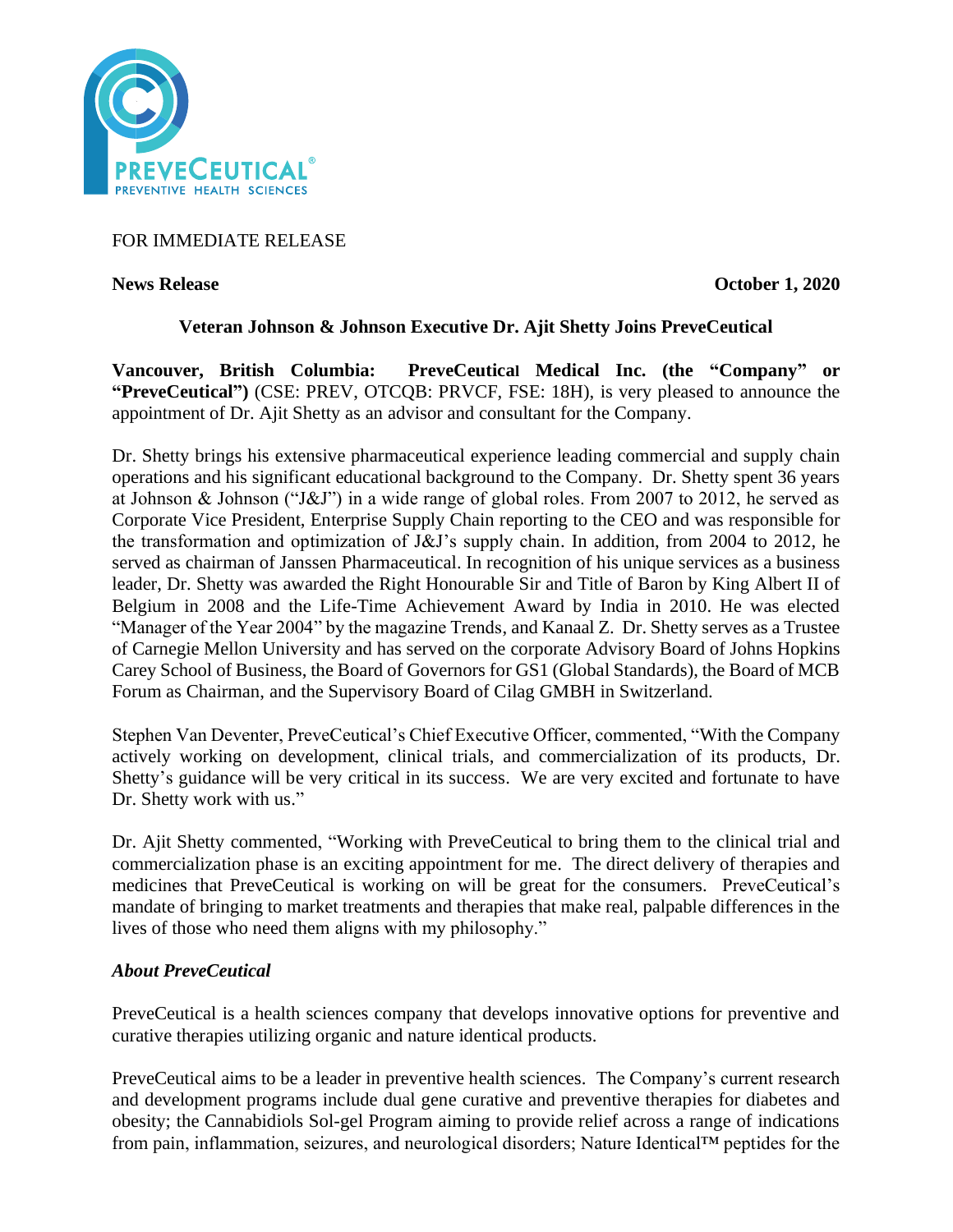treatment of various ailments; non-addictive analgesic peptides as a replacement to the highly addictive analgesics such as morphine, fentanyl and oxycodone; and a therapeutic product for treating athletes who suffer from concussions (mild traumatic brain injury).

For more information about PreveCeutical, please visit our website [www.PreveCeutical.com](http://www.preveceutical.com/) or follow us on [Twitter](http://twitter.com/PreveCeuticals) and [Facebook.](http://www.facebook.com/PreveCeutical)

### *On behalf of the Board of Directors of PreveCeutical*

*Stephen Van Deventer, Chairman and Chief Executive Officer*

#### *For further information, please contact:*

*Stephen Van Deventer: +1 604 306 9669*

#### *Or, Investor Relations* [ir@preveceutical.com](mailto:ir@preveceutical.com)

#### *Forward-Looking Statements:*

This news release contains forward-looking statements and forward-looking information (collectively, "forwardlooking statements") within the meaning of applicable Canadian and U.S. securities legislation, including the United States Private Securities Litigation Reform Act of 1995. All statements in this news release that are not purely historical are forward-looking statements and include any statements regarding beliefs, plans, expectations and orientations regarding the future including, without limitation, the continued research interests of PreveCeutical, PreveCeutical's anticipated business plans, and its prospects of success in executing its proposed plans. Often, but not always, forward-looking statements can be identified by words such as "will", "pro forma", "plans", "expects", "may", "should", "budget", "schedules", "estimates", "forecasts", "intends", "anticipates", "believes", "potential", "proposes" or variations of such words including negative variations thereof and phrases that refer to certain actions, events or results that may, could, would, might or will occur or be taken or achieved. Forward-looking statements are based on certain assumptions regarding PreveCeutical, including expected growth, results of operations, including PreveCeutical's research and development activities, performance, industry trends, growth opportunities, that PreveCeutical will be granted requisite expedited approvals by world health, retain and attract qualified research personnel and obtain and/or maintain the necessary intellectual property rights needed to carry out future business activities.

Actual results could differ from those projected in any forward-looking statements due to numerous factors including, risks and uncertainties relating to: complexities and delays in connection with research and development activities and the actual results of research and development activities; the ability of PreveCeutical to, among other things, protect its respective intellectual property, obtain any required governmental, regulatory or stock exchange approvals, permits, consents or authorizations required, including Canadian Securities Exchange acceptance of any planned future activities and obtaining expedited requisite approvals from world health agencies; and the ability of PreveCeutical to commercialize products, pursue business partnerships, complete their research programs as planned, and obtain the financing required to carry out their planned future activities. Other factors such as general economic, market or business conditions or changes in laws, regulations and policies affecting the biotechnology or pharmaceutical industry may also adversely affect the future results or performance of PreveCeutical. These forward-looking statements are made as of the date of this news release and, unless required by applicable law, PreveCeutical assumes no obligation to update the forward-looking statements or to update the reasons why actual results could differ from those projected in these forward-looking statements. Although PreveCeutical believes that the statements, beliefs, plans, expectations, and intentions contained in this news release are reasonable, there can be no assurance that those statements, beliefs, plans, expectations, or intentions will prove to be accurate. Readers should consider all of the information set forth herein and should also refer to other periodic reports provided by PreveCeutical from time-totime. These reports and PreveCeutical's filings are available at www.sedar.com. Neither the Canadian Securities Exchange (CSE or CNSX Markets), its Regulation Services Provider (as that term is defined in policies of the CSE), nor any other regulatory authority accepts responsibility for the adequacy or accuracy of this release.